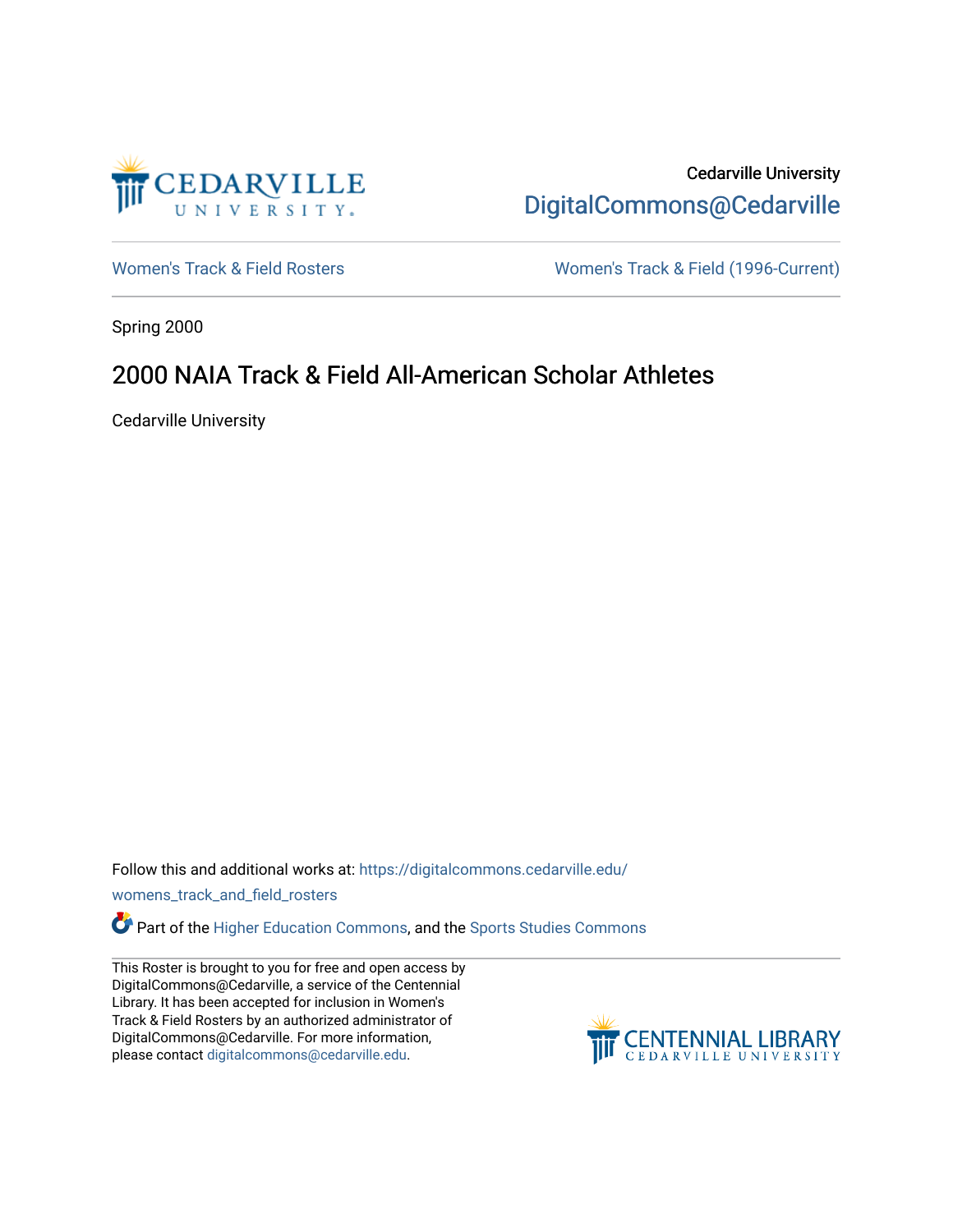

**WINTER SPORTS** Basketball-M Div T Basketball W Div I Baskethall-M Div II Basketball-W Dlv H Swimming&Diving-M Swimming&Diving-W Indoor Track&Fleld-AC Indoor Track&Field-W Volleyball-M Wrestling. E

E **SPRING SPORTS** TION **Baseball** Calf-M Golf-W Softball Tennis-M Tennis-W **Outdoor Track&Field-M** K. Outdoor Track&Flaid-W

Julie Westing Kristina Ammerman **Stacy Kahrs** Mary Livengood Melissa Pline Christy Ide Michelle Umana Susan Klitz Dolly Vincent Mandi Gronos Kelly Benson Rachel Harder Nicki Lanie Elizabeth Nielscn Donna Parrish Katie Stedke Melanie Szirony Marissa Thompson Amy Honeck Jena Schlager Surah Ray Amy Doron Suzi Jeren Jamie Jorg Rachael Geidel Becca Haver Rachel Lafady Kim Wyatt-Carlson Kellie Leeuw **Kelly Reitz** Sueanna Hilton Carl Blind Alisha Clausing Summer Hutcheson Sarah Carter Nicole Nelson Erin Clason Sara Stevenson Angel Krause **Stacey Canfield** 

Tonia Habeck

Cara Warner

Patricia Mattson

Midland Lutheran College (Neb.) Taylor University (Ind.) Southwestern College (Kan.) Doane College (Neb.) Aquinas College (Mich.) Concordia University (Calif.) California Baptist University Doane College (Neb.) Sterling College (Kan.) Jamestown College (N.D.) Doane College (Neb.) University of Findlay (Ohio) Oklahoma Baptist University Benedictine College (Kan.) Lindenwood University (Mo.) University of Findlay (Ohio) Simon Fraser University (B.C.) Lewis-Clark State College (Idaho) Southwestern College (Kan.) Southwestern College (Kan.) University of Findlay (Ohio) Grace College (Ind.) Malone College (Ohio) Taylor University (Ind.) Concordia University (Neb.) Malone College (Ohio) Concordia University (Calif.) Azusa Pacific University (Calif.) Aquinas College (Mich.) Cedarville College (Ohio) Oklahoma Baptist University Aquinas College (Mich.) University of Findlay (Ohio) University of Mobile (Ala.) Aquinas College (Mich.) Jamestown College (N.D.) Cornerstone University (Mich.) Olivet Nazarene University (III.) Fresno Pacific University (Calif.) Oklahoma Baptist University Bethel College (Kan.) Concordia University (Calif.)

Graceland College (Iowa)

3.99 **Elementary Education** 3.97 **Biology/Christian Education** 3.97 Nursing 3.97 Biology/Chemistry 3.96 Biology/English 3.94 **Business** 3.94 Mathematics 3.93 History/Physical Education 3.93 Elementary Education 3.92 Elementary Education 3.91 Arts 3.90 Mathematics 3.90 Sports Medicine 389 **Elementary Education** 3.88 **Business Administration** 3.88 Elementary Education 3.88 Kinesiology 3.86 Kinesiology 3.85 **Elementary Education** Elementary Education 3.84 3.83 Physicians Assistant 3.82 Psychology 3.82 Secondary Education 3.82 Pre-Med/Biology 3.81 Pre-Med/Biology 3.81 Education 3.81 Education 3.81 **Applied Health** 3.80 Sports Management  $3.80$ **Information Systems** 3.79 Nursing 3.78 Pre-Veterinary 3.78 Pre-Veterinary/Biology 3.77 English 3.76 Education 3.76 Elementary Education 3.75 **Exercise Science** 3.75 **Environmental Science/Mnsic** 3.74 Education 3.72 3.72 **Biblical Literature** 3.71 Education 3.71 Unknown

 $1$  of  $2$